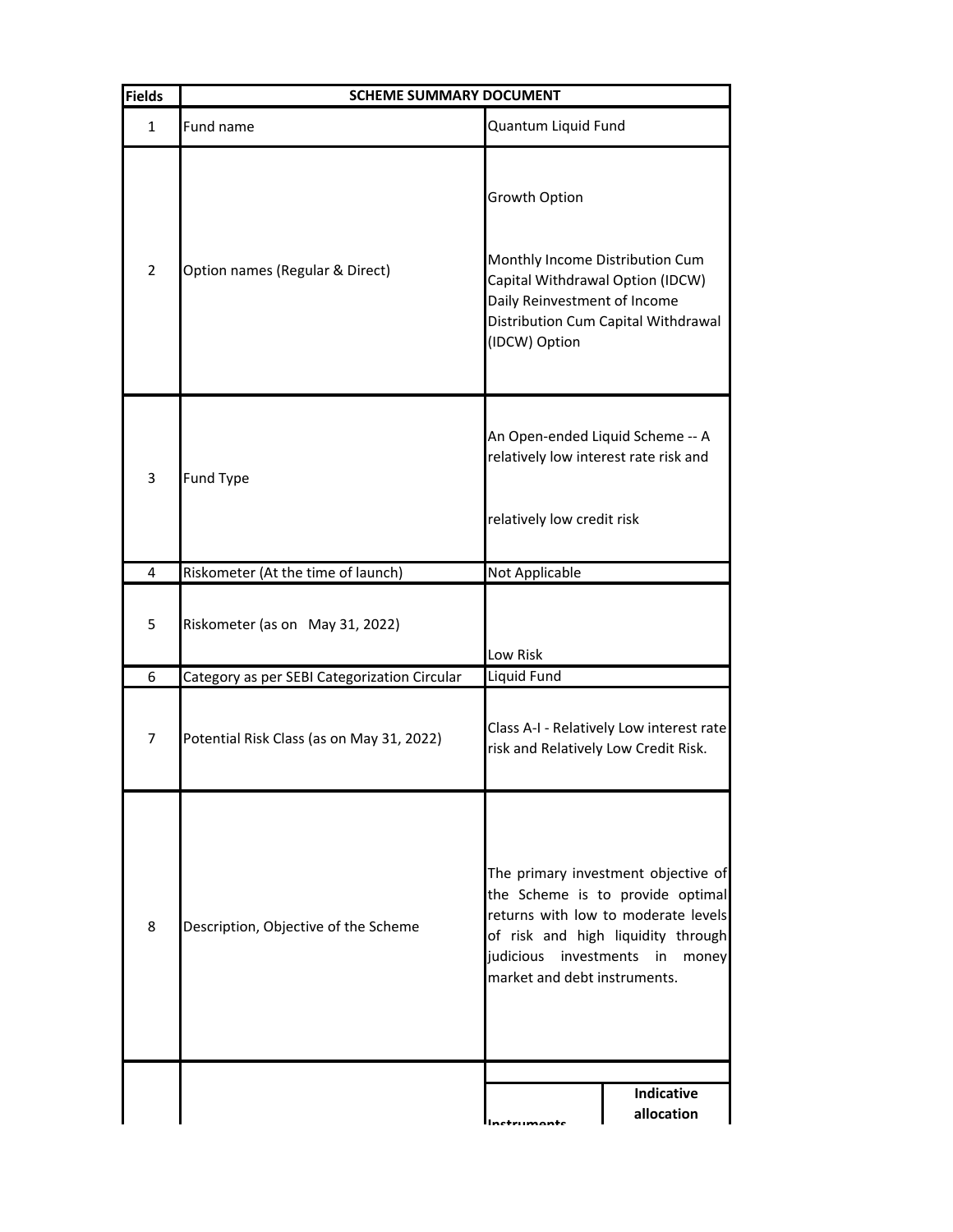|    |                                          | 1113U UNICIILS                                                                                                                  |                                                           |
|----|------------------------------------------|---------------------------------------------------------------------------------------------------------------------------------|-----------------------------------------------------------|
|    |                                          |                                                                                                                                 | (% of Total Assets)                                       |
| 9  | <b>Stated Asset Allocation</b>           | Money Market<br>Instruments and<br>other short term<br>debt instruments<br>with maturity /<br>residual maturity<br>upto 91 days | 100%                                                      |
|    |                                          |                                                                                                                                 |                                                           |
| 10 | <b>Face Value</b>                        | Rs. 10/-                                                                                                                        |                                                           |
| 11 | NFO Open Date                            | April 03, 2006                                                                                                                  |                                                           |
| 12 | NFO Close Date                           | April 04, 2006                                                                                                                  |                                                           |
| 13 | <b>Allotment Date</b>                    | April 07, 2006                                                                                                                  |                                                           |
| 14 | Reopen Date                              | April 10, 2006                                                                                                                  |                                                           |
| 15 | Maturity Date (For Close ended Funds)    | Not Applicable                                                                                                                  |                                                           |
| 16 | Benchmark (Tier I)                       | CRISIL Liquid Fund AI Index                                                                                                     |                                                           |
| 17 | Benchmark (Tier 2)                       | Nil                                                                                                                             |                                                           |
| 18 | Fund Manager 1- Name                     | Pankaj Pathak                                                                                                                   |                                                           |
| 19 | Fund Manager 1- Type (Primary/ Comanage/ | Primary                                                                                                                         |                                                           |
|    | Description)                             |                                                                                                                                 |                                                           |
| 20 | Fund Manager 1- From Date                | March 01, 2017                                                                                                                  |                                                           |
| 21 | Actual Expense as on May 31, 2022        | Direct Plan 0.16% p.a.<br>Regular Plan 0.26% p.a.                                                                               |                                                           |
|    |                                          | Investor<br>Upon<br>Subscription                                                                                                | Exit Exit Load as a % of<br>Redemption<br><b>Proceeds</b> |
| 23 | Exit Load (if applicable)                | Day 1                                                                                                                           | 0.01%                                                     |
|    |                                          | Day 2                                                                                                                           | 0.01%                                                     |
|    |                                          | Day 3                                                                                                                           | 0.01%                                                     |
|    |                                          | Day 4                                                                                                                           | 0.01%                                                     |
|    |                                          | Day 5                                                                                                                           | 0.01%                                                     |
|    |                                          | Day 6                                                                                                                           | 0.00%                                                     |
|    |                                          | Day 7 onwards                                                                                                                   | <b>NIL</b>                                                |
|    |                                          |                                                                                                                                 |                                                           |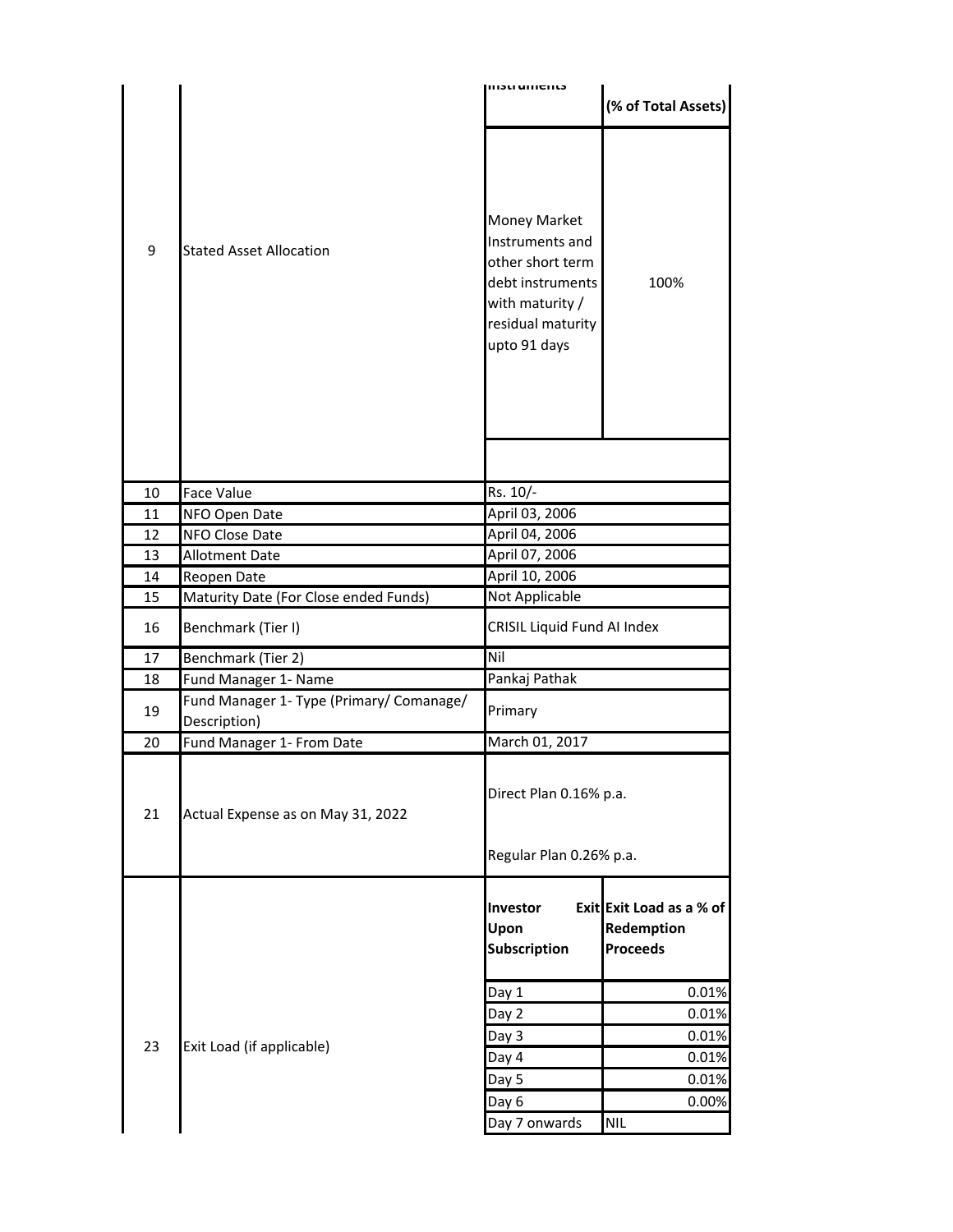| 24 | Custodian                   | Deutsche Bank A.G                                                                                                                                                                                                                                                                                                                                                                                                                                                                                                                                                            |
|----|-----------------------------|------------------------------------------------------------------------------------------------------------------------------------------------------------------------------------------------------------------------------------------------------------------------------------------------------------------------------------------------------------------------------------------------------------------------------------------------------------------------------------------------------------------------------------------------------------------------------|
| 25 | Auditor                     | M/s. S. R. Batliboi & Co. LLP                                                                                                                                                                                                                                                                                                                                                                                                                                                                                                                                                |
| 26 | Registrar                   | <b>KFIN Technologies Ltd</b>                                                                                                                                                                                                                                                                                                                                                                                                                                                                                                                                                 |
| 27 | RTA Code (To be phased out) | LFDDR: Quantum Liquid Fund -<br>Direct Plan Daily IDCW Re-<br>Investment<br>LFGPG : Quantum Liquid Fund -<br>Direct Plan Growth<br>LFMDD: Quantum Liquid Fund -<br>Direct Plan Monthly IDCW Payout<br>LFMDR : Quantum Liquid Fund -<br>Direct Plan Monthly IDCW Re-<br>Investment<br>LFRDR : Quantum Liquid Fund -<br>Regular Plan Daily IDCW Re-<br>Investment<br>LFRGG : Quantum Liquid Fund -<br>Regular Plan Growth<br>LFRMD : Quantum Liquid Fund -<br>Regular Plan Monthly IDCW Payout<br>LFRMR : Quantum Liquid Fund -<br>Regular Plan Monthly IDCW Re-<br>Investment |
| 28 | <b>Listing Details</b>      | <b>Not Listed</b>                                                                                                                                                                                                                                                                                                                                                                                                                                                                                                                                                            |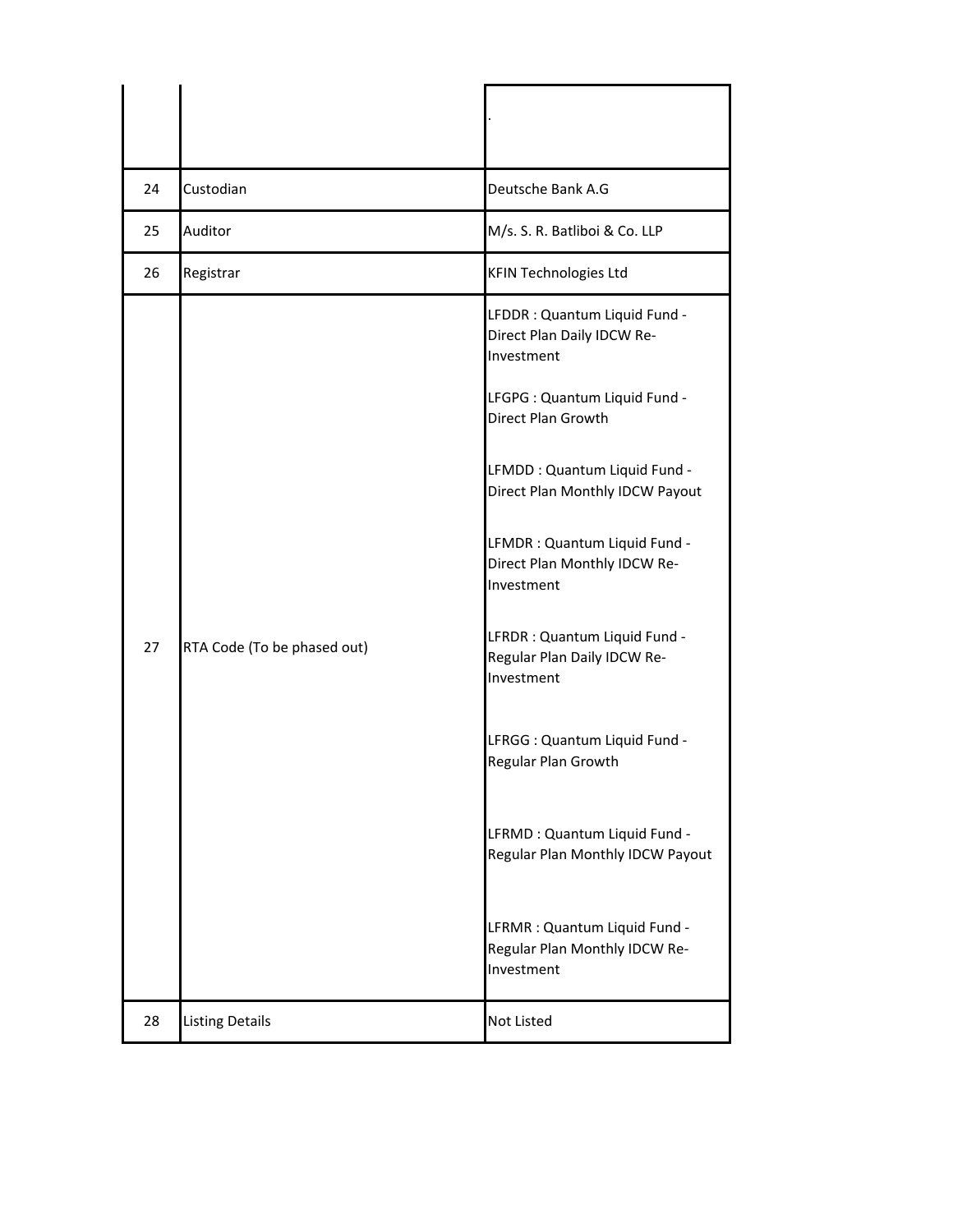| 29 | <b>ISINs</b> | INF082J01135 : Quantum Liquid<br>Fund - Direct Plan Daily IDCW Re-<br>Investment   |
|----|--------------|------------------------------------------------------------------------------------|
|    |              | INF082J01127 : Quantum Liquid<br>Fund - Direct Plan Growth                         |
|    |              | INF082J01143 : Quantum Liquid<br>Fund - Direct Plan Monthly IDCW<br>Payout         |
|    |              | INF082J01200 : Quantum Liquid<br>Fund - Direct Plan Monthly IDCW Re-<br>Investment |
|    |              | INF082J01317 : Quantum Liquid<br>Fund - Regular Plan Daily IDCW Re-<br>Investment  |
|    |              | INF082J01309 : Quantum Liquid<br>Fund - Regular Plan Growth                        |
|    |              | INF082J01325 : Quantum Liquid<br>Fund - Regular Plan Monthly IDCW<br>Payout        |
|    |              | INF082J01333 : Quantum Liquid<br>Fund - Regular Plan Monthly IDCW<br>Re-Investment |
|    |              | 103736 : Quantum Liquid Fund -<br>Direct Plan Daily IDCW                           |
|    |              | 103734 : Quantum Liquid Fund -<br>Direct Plan Growth Option                        |
|    |              | 103735 : Quantum Liquid Fund -<br>Direct Plan Monthly IDCW                         |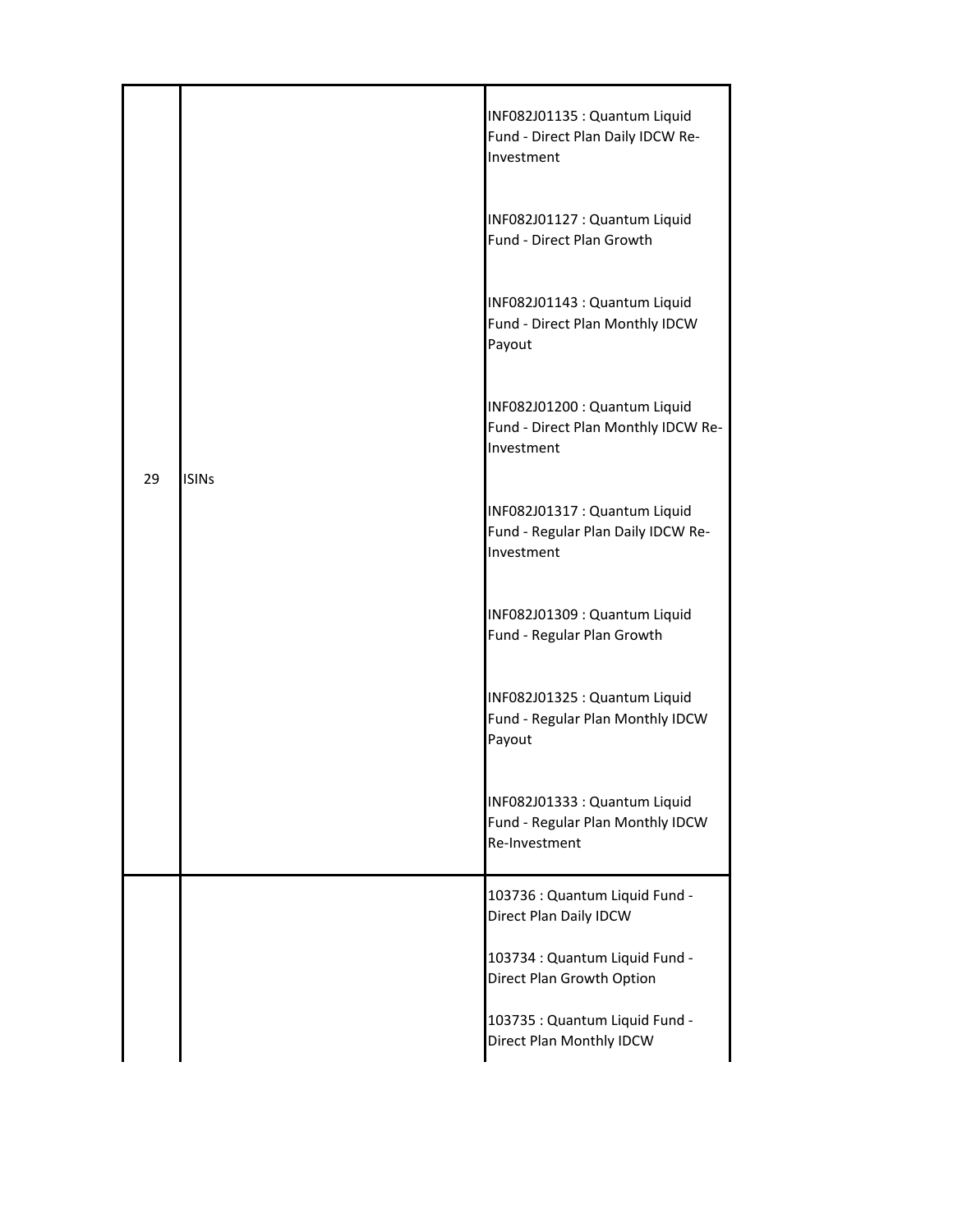| 30 | AMFI Codes (To be phased out)                                               | 141065 : Quantum Liquid Fund -<br>Regular Plan Daily IDCW                                                          |
|----|-----------------------------------------------------------------------------|--------------------------------------------------------------------------------------------------------------------|
|    |                                                                             | 141066 : Quantum Liquid Fund -<br>Regular Plan Growth Option                                                       |
|    |                                                                             | 141067 : Quantum Liquid Fund -<br>Regular Plan Monthly IDCW                                                        |
| 31 | <b>SEBI Codes</b>                                                           | Data not available                                                                                                 |
|    | <b>INVESTMENT AMOUNT DETAILS</b>                                            |                                                                                                                    |
|    |                                                                             | (a) Growth Option - Rs. 5,000/<br>(b)<br>Monthly IDCW Option - Rs.<br>$10,000/-$ .                                 |
| 32 | Minimum Application Amount                                                  | (c) Daily Reinvestment of Income<br>Distribution<br>Capital<br>Cum<br>Withdrawal (IDCW) Option - Rs.<br>1,00,000/. |
| 33 | Minimum Application Amount in multiples of<br>Rs.                           | Rs. 1/-                                                                                                            |
| 34 | Minimum Additional Amount                                                   | Rs. 500/-                                                                                                          |
| 35 | Minimum Additional Amount in multiples of<br>Rs.                            | $Rs.1/-$                                                                                                           |
| 36 | Minimum Redemption Amount in Rs.                                            | Rs. 500/-                                                                                                          |
| 37 | Minimum Redemption Amount in Units                                          | 50 Units                                                                                                           |
| 38 | Minimum Balance Amount (If Applicable)                                      | Nil                                                                                                                |
| 39 | Minimum<br><b>Balance</b><br>$($ If<br>Amount<br>units<br>in<br>Applicable) | Nil                                                                                                                |
| 40 | Max Investment Amount                                                       | Nil                                                                                                                |
| 41 | Minimum Switch Amount                                                       | Rs. 500/-                                                                                                          |
| 42 | Minimum Switch Units (If Applicable)                                        | 50 units                                                                                                           |
| 43 | Switch Multiple Amount (if Applicable)                                      | Rs. 1/-                                                                                                            |
| 44 | Switch Multiple Units (if Applicable)                                       | Nil                                                                                                                |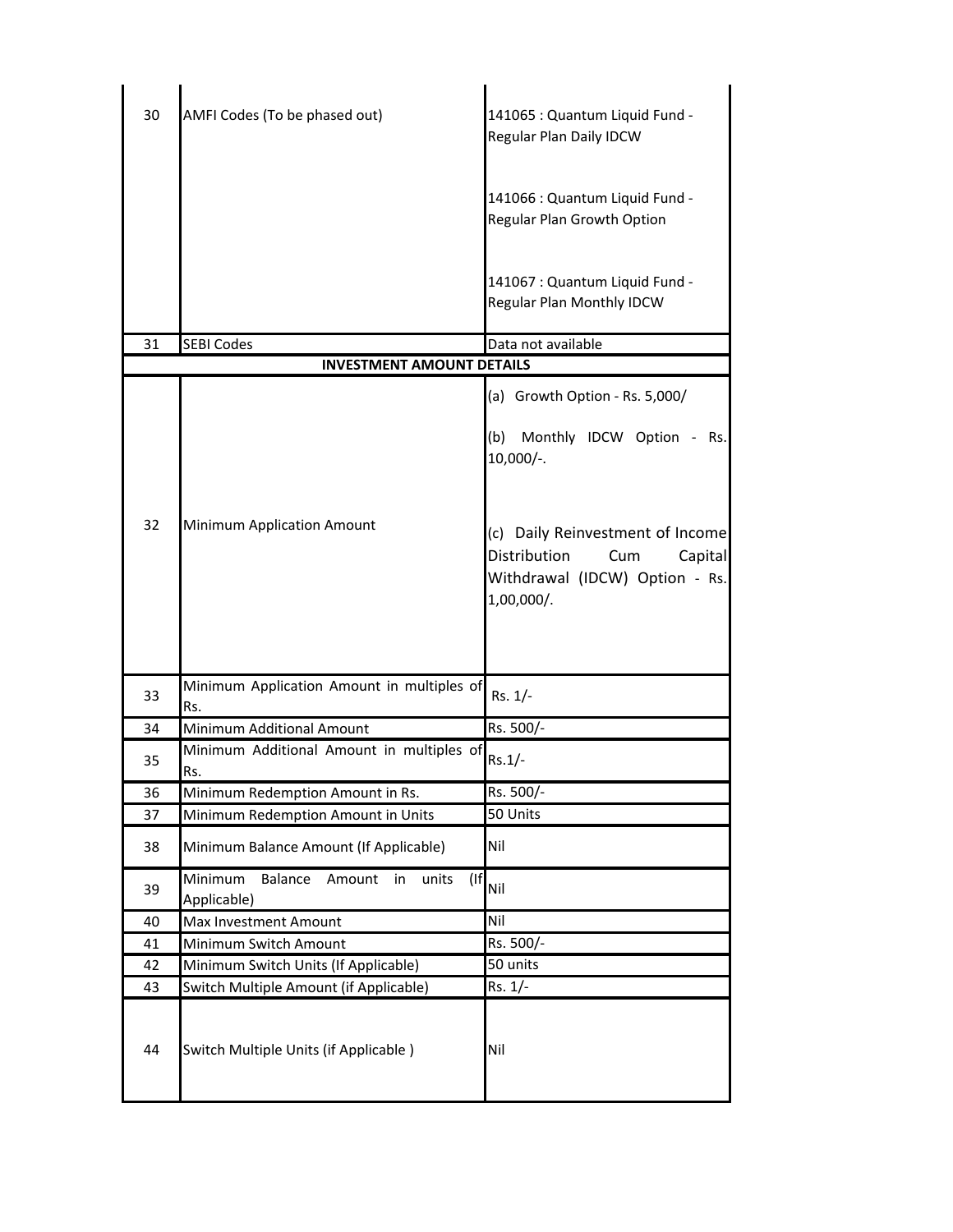| 45 | <b>Max Switch Amount</b>         | Nil                                                                                              |  |  |
|----|----------------------------------|--------------------------------------------------------------------------------------------------|--|--|
| 46 | Max Switch Units (If Applicable) | Nil                                                                                              |  |  |
| 47 | <b>Swing Pricing</b>             | Not Applicable                                                                                   |  |  |
| 48 | Segregated Portfolio             | Not Applicable                                                                                   |  |  |
|    | <b>SIP DETAILS</b>               |                                                                                                  |  |  |
| 49 | Frequency                        | Monthly<br>1.<br>Quarterly<br>2.                                                                 |  |  |
| 50 | Minimum amount                   | Rs. 500/- (Monthly and Quarterly)                                                                |  |  |
| 51 | In Multiple of                   | Re. 1/-                                                                                          |  |  |
| 52 | Minimum Instalments              | 1. $6 -$ Monthly,<br>2. $4 -$ Quarterly                                                          |  |  |
| 53 | Dates                            | Monthly / Quarterly $-5$ , 7, 15, 21,<br>25, 28                                                  |  |  |
| 54 | Maximum Amount (if any)          | Nil                                                                                              |  |  |
|    | <b>SWP DETAILS</b>               |                                                                                                  |  |  |
| 55 | Frequency                        | Weekly,<br>1.<br>Fortnightly,<br>2.<br>Monthly,<br>3.<br>Quarterly<br>4.                         |  |  |
| 56 | Minimum amount                   | Rs. 500/-                                                                                        |  |  |
| 57 | In Multiple of                   | Re. 1/-                                                                                          |  |  |
| 58 | Minimum Instalments              | Weekly $-25$<br>1.<br>Fortnightly - 13<br>2.<br>Monthly $-6$<br>3.<br>$Quarterly - 4$<br>4.      |  |  |
| 59 | Dates                            | Weekly - 7, 15, 21, 28<br>Fortnightly - 5&21 OR 7&25<br>Monthly / Quarterly -<br>5,7,15,21,25,28 |  |  |
| 60 | Maximum Amount (if any)          | Nil                                                                                              |  |  |